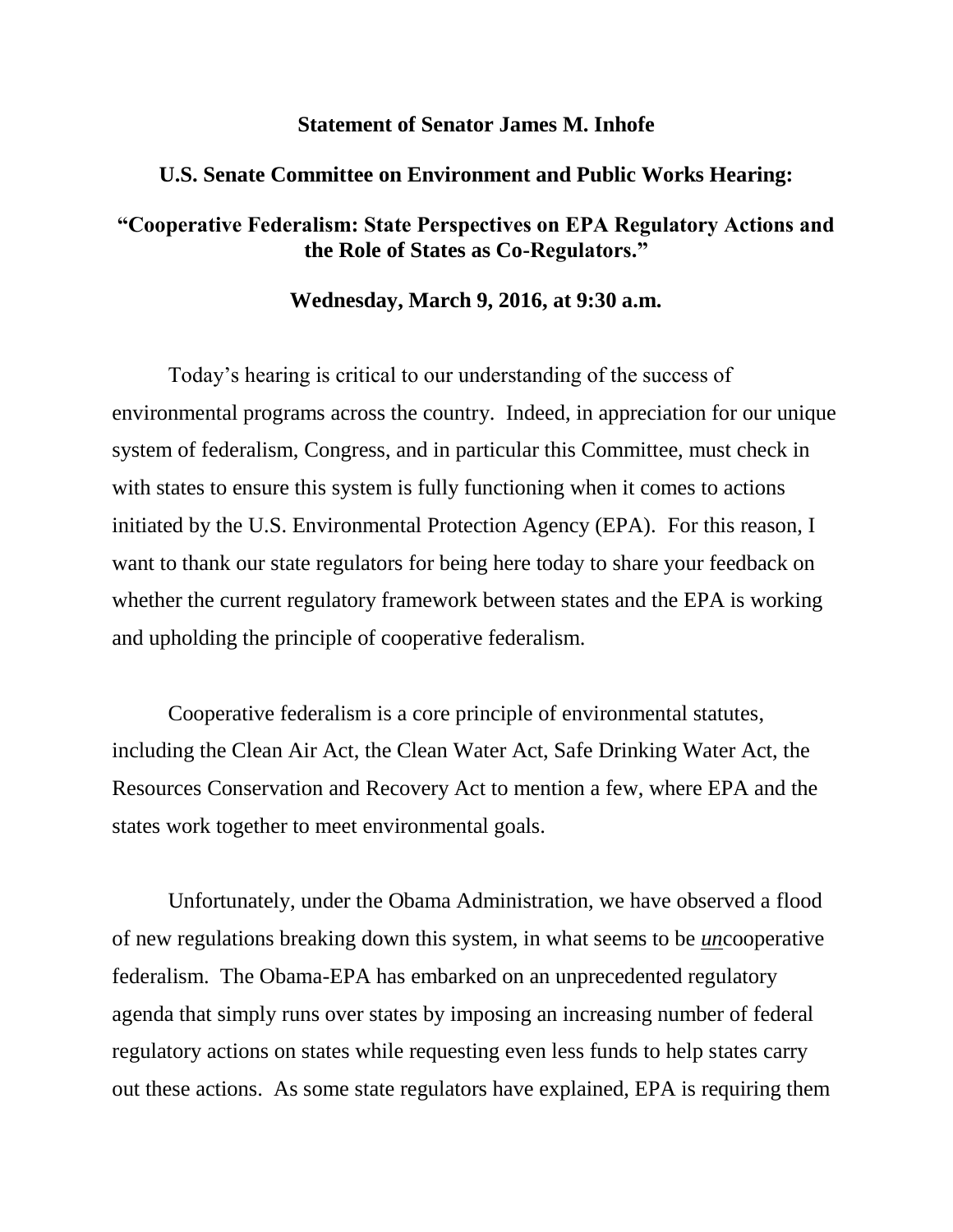to "do more, with less." Many of these actions are driven from EPA headquarters to fulfill a political agenda that often results in years of litigation and inefficiencies that cost citizens more taxpayer dollars and reap little to no environmental benefits.

Today, we have a diverse panel of witnesses from states across the country, working with different EPA regions, and experiencing unique environmental issues who will expand on this breakdown. While state feedback varies, there are several troubling themes that have consistently emerged:

- EPA has neglected their responsibility to consult with states at the beginning stages of regulatory actions;
- EPA gives states little time to digest complex regulations and provide meaningful analysis during short comment periods;
- EPA has allowed environmental activists to set regulatory deadlines imposed on states through sue-and-settle agreements, without state input;
- EPA has increasingly used regulatory guidance to circumvent the regulatory process;
- EPA has a severe backlog of approving state implementation plans, yet has issued an unprecedented number of federal implementation plans over state air programs;
- EPA budget requests have called for decreased levels of state funding while requesting increased funds for EPA bureaucrats; and
- EPA is deviating from its core functions and duty to uphold cooperative federalism.